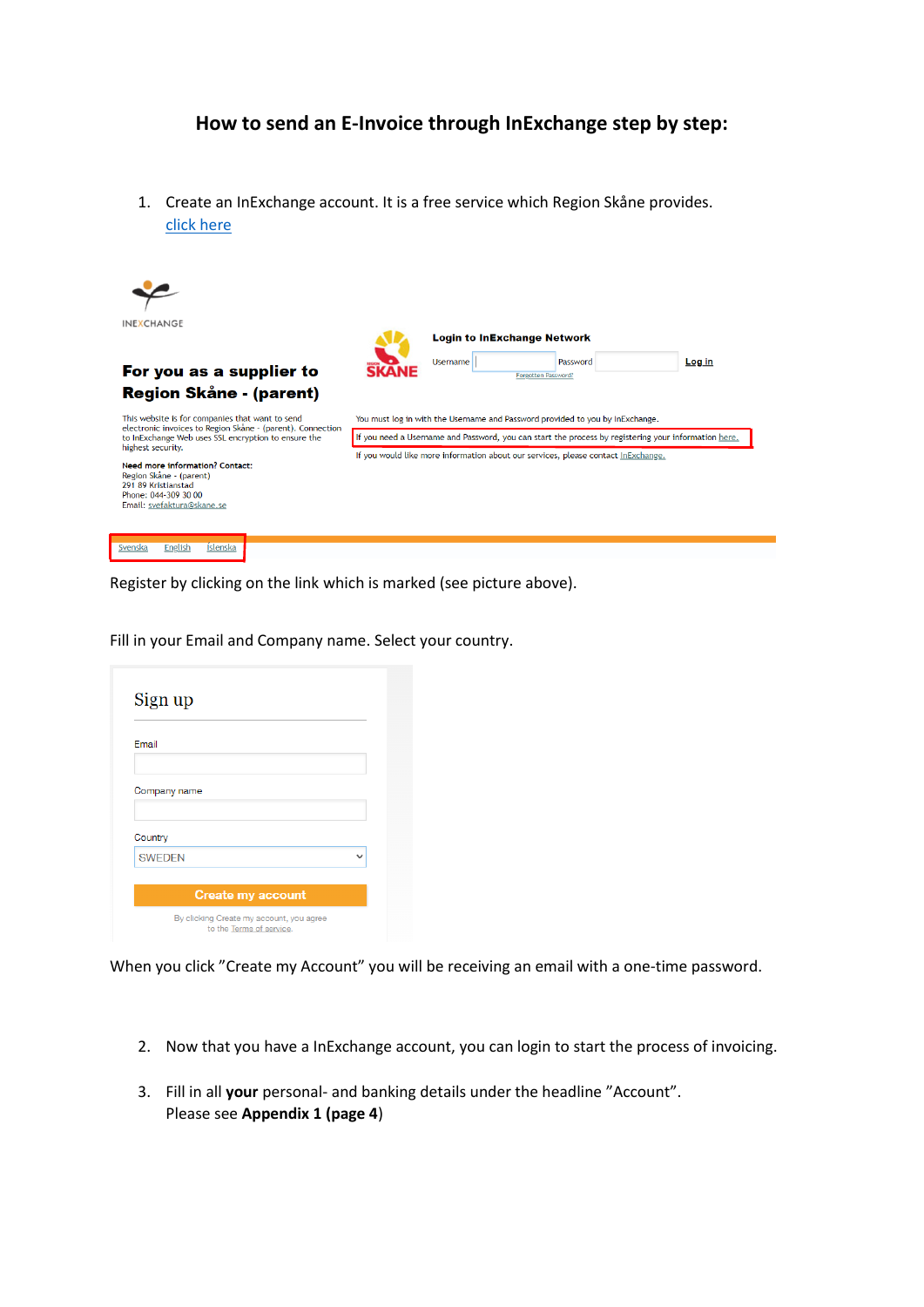4. Now that you have finished adding account details, proceed to creating the Invocie by going to headline "start" and clicking on "Create Invocie".



Find the correct customer by typing in **our** Company name **or** our Global Location Number (GLN can be found in Appendix 2 page 6).

|          |   | <b>Create invoice</b> Change to credit note                               |                     | <b>Create test invoice</b>        |                                        |
|----------|---|---------------------------------------------------------------------------|---------------------|-----------------------------------|----------------------------------------|
| Customer | 洼 | Name, customer no., company req. no. or GLN                               | Invoice no.         |                                   |                                        |
|          |   | To select a customer for this invoice, start typing a customer name.<br>Θ | <b>Invoice date</b> | 2022-03-17                        | $\frac{n}{\left(1+\frac{1}{n}\right)}$ |
|          |   |                                                                           | Due date            |                                   | Ë                                      |
|          |   |                                                                           | Your reference no.  |                                   |                                        |
|          |   |                                                                           | Your reference      |                                   |                                        |
|          |   |                                                                           | P.O. no.            |                                   |                                        |
|          |   |                                                                           |                     | <b>Show additional references</b> |                                        |

### 5. A "Edit Customer" window will open automatically. If not, click on "edit customer" **Create invoice** Change to credit note

| <b>Customer</b>        | N00005, Film i Skåne AB                               |                       |                         |                        |            |                      |
|------------------------|-------------------------------------------------------|-----------------------|-------------------------|------------------------|------------|----------------------|
| Company reg. no.       | 556614-8614                                           |                       |                         | Swedish                | <b>SEK</b> | E-invoice            |
| <b>Billing address</b> | Elis Nilssons Väg 12<br>271 39 Ystad<br><b>SWEDEN</b> |                       | <b>Delivery address</b> |                        |            | Add delivery address |
| <b>Payment terms</b>   |                                                       | <b>Delivery terms</b> |                         |                        |            |                      |
| Terms of interest %    |                                                       | Delivery date         |                         |                        |            |                      |
|                        |                                                       |                       |                         | <b>Change customer</b> |            | <b>Edit customer</b> |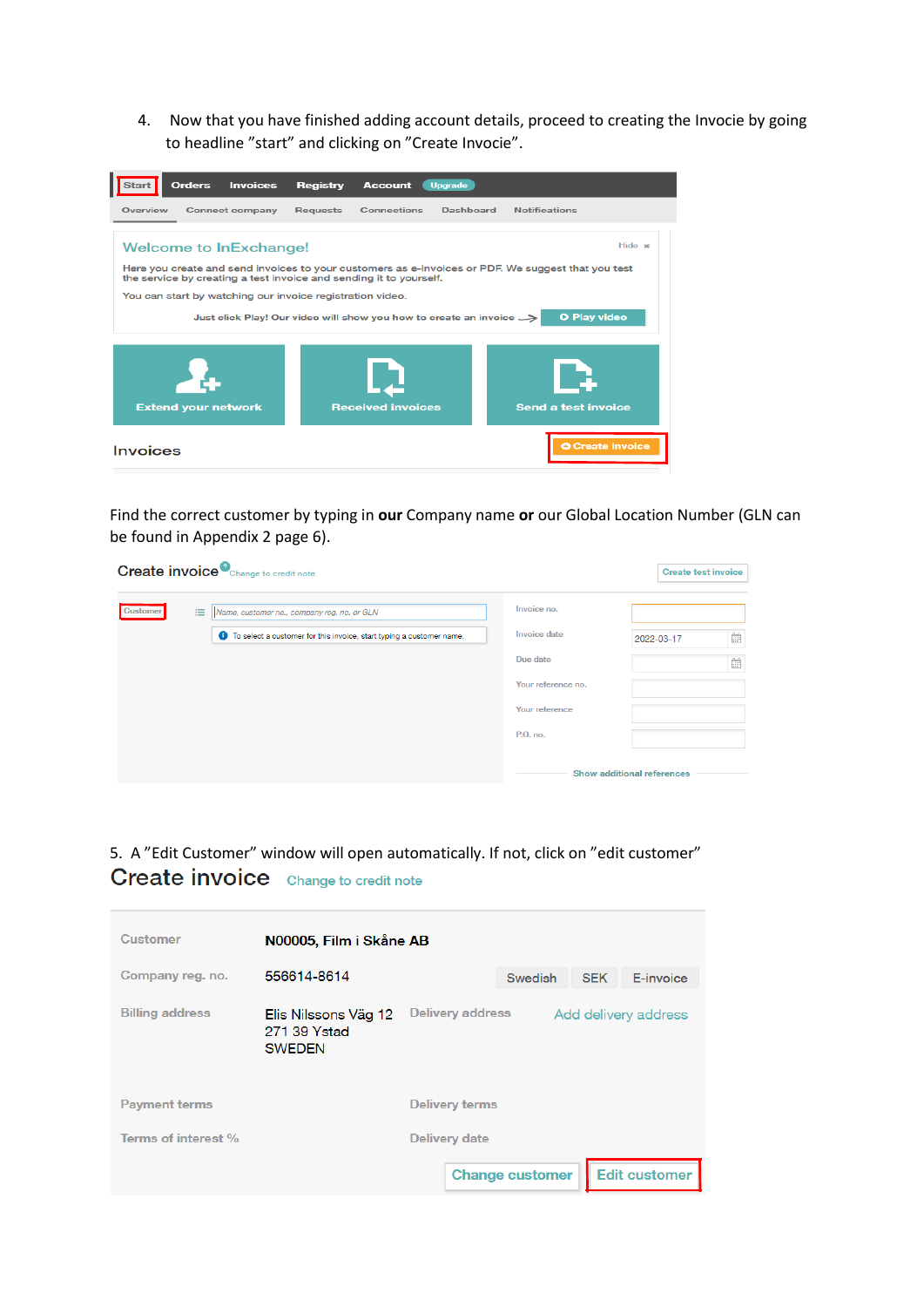Fill in information which is provided in **Appendix 2 (page 6)**. It is important that you fill in the same information as provided.

The 6 code reference – should be provided by your contact info.

Payment terms – Always 30 days – Our policy.

Currency – choose the currency you would like to invoice us in.

When you are done, click Save.

6. Fill in the invoice description and amount.

|                     | Item                  | <b>Description</b>                 | Quantity | Unit         | Unit price                                 | Discount %           | VAT <sup>2</sup>                          | Amount excl. VAT       |
|---------------------|-----------------------|------------------------------------|----------|--------------|--------------------------------------------|----------------------|-------------------------------------------|------------------------|
| $\ddot{\textbf{+}}$ |                       |                                    | 1        |              |                                            |                      | $25.00 +$                                 | 0.00                   |
|                     | <b>Add new line</b>   | <b>Change VAT-rate on all rows</b> |          | Add discount | Add charge                                 |                      | <b>Amount excl. VAT</b><br><b>VAT 25%</b> | 0.00<br>0.00           |
|                     |                       |                                    |          |              |                                            |                      | <b>Total (SEK)</b>                        | 0.00                   |
|                     | Invoice comment       |                                    |          |              | <b>Attachments</b><br><b>Upload a file</b> |                      | or simply drag & drop files here          |                        |
|                     | <b>Remove invoice</b> | <b>Preview</b>                     |          |              |                                            | <b>O</b> New invoice | Save draft                                | Continue $\rightarrow$ |

- 7. Always remember to upload any attachments such as receipts you might have or other invoice details which has a connection to the costs.
- 8. Press "Continue" and proceed
- 9. Control that everything is correct in the invoice and then press "Process Invoice"
- 10. You have now successfully sent in your E-invoice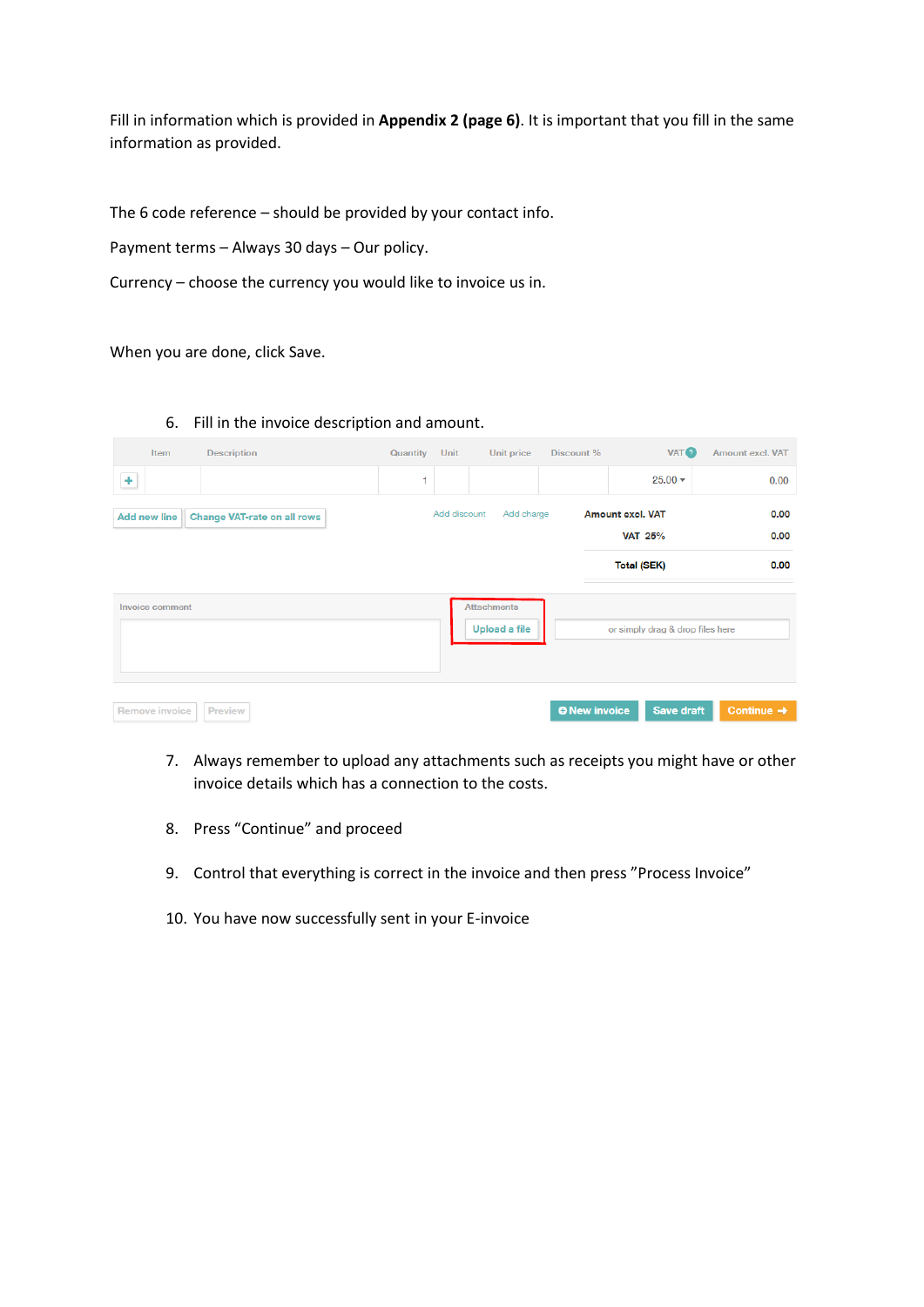**(Appendix 1). Click on Account and profile. Then fill in your information.** 

| <b>Start</b>                               | <b>Orders</b>                 | Invoices 6              | Registry                  | Account | <b>Upgrade</b>            |                           |
|--------------------------------------------|-------------------------------|-------------------------|---------------------------|---------|---------------------------|---------------------------|
| Profile                                    | Settings                      |                         |                           |         |                           |                           |
|                                            | X Name of company             |                         |                           |         |                           |                           |
|                                            |                               |                         | <b>INVOICES</b>           |         | <b>PURCHASE ORDERS</b>    | <b>CATALOGS</b>           |
|                                            |                               | sends                   |                           |         |                           | s                         |
|                                            |                               |                         |                           |         | Add service<br>to send    | Add service<br>to send    |
|                                            |                               | receives                | G                         |         |                           | 13                        |
|                                            |                               |                         | Add service<br>to receive |         | Add service<br>to receive | Add service<br>to receive |
| <b>CONTACT INFORMATION</b>                 |                               |                         |                           |         |                           |                           |
| <b>GENERAL</b> @<br>your-email@address.com |                               |                         |                           |         | your-email@address.com    |                           |
| Name:                                      |                               | Phone:                  |                           |         |                           |                           |
| X                                          |                               | $\overline{\mathbf{x}}$ |                           |         |                           | <b>Save</b><br>Cancel     |
| Language:                                  |                               | Email:                  |                           |         |                           |                           |
| X                                          | $\hat{\mathbf{v}}$            | X                       |                           |         |                           |                           |
|                                            | REQUESTS/CONNECTIONS          |                         |                           |         |                           |                           |
|                                            | <b>INVOICE CONTROL, ERROR</b> |                         |                           |         |                           |                           |
| your-email@address.com                     |                               |                         |                           |         | your-email@address.com    |                           |
|                                            |                               |                         |                           |         |                           |                           |

 **X = Field to fill in.**

| <b>COMPANY NAME</b>   | <b>ADDRESS</b>     | <b>COMPANY REG. NO.</b>                             | PHONE                    |  |  |
|-----------------------|--------------------|-----------------------------------------------------|--------------------------|--|--|
| X                     | X                  | X                                                   | X                        |  |  |
| <b>COMPANY NAME 2</b> | <b>POSTBOX</b>     | VAT REG. NO.                                        | <b>FAX</b>               |  |  |
|                       | X                  | x                                                   |                          |  |  |
|                       | <b>POSTAL CODE</b> | <b>GLN</b>                                          | <b>HOME PAGE</b>         |  |  |
|                       | X                  | X if applicable                                     |                          |  |  |
|                       | <b>CITY</b>        | <b>Changing sensitive</b><br>business information @ | <b>LINK TO MORE INFO</b> |  |  |
|                       | X                  |                                                     |                          |  |  |
|                       | <b>COUNTRY</b>     |                                                     |                          |  |  |
|                       | X<br>$\div$        |                                                     |                          |  |  |
|                       |                    |                                                     | <b>Save</b><br>Cancel    |  |  |